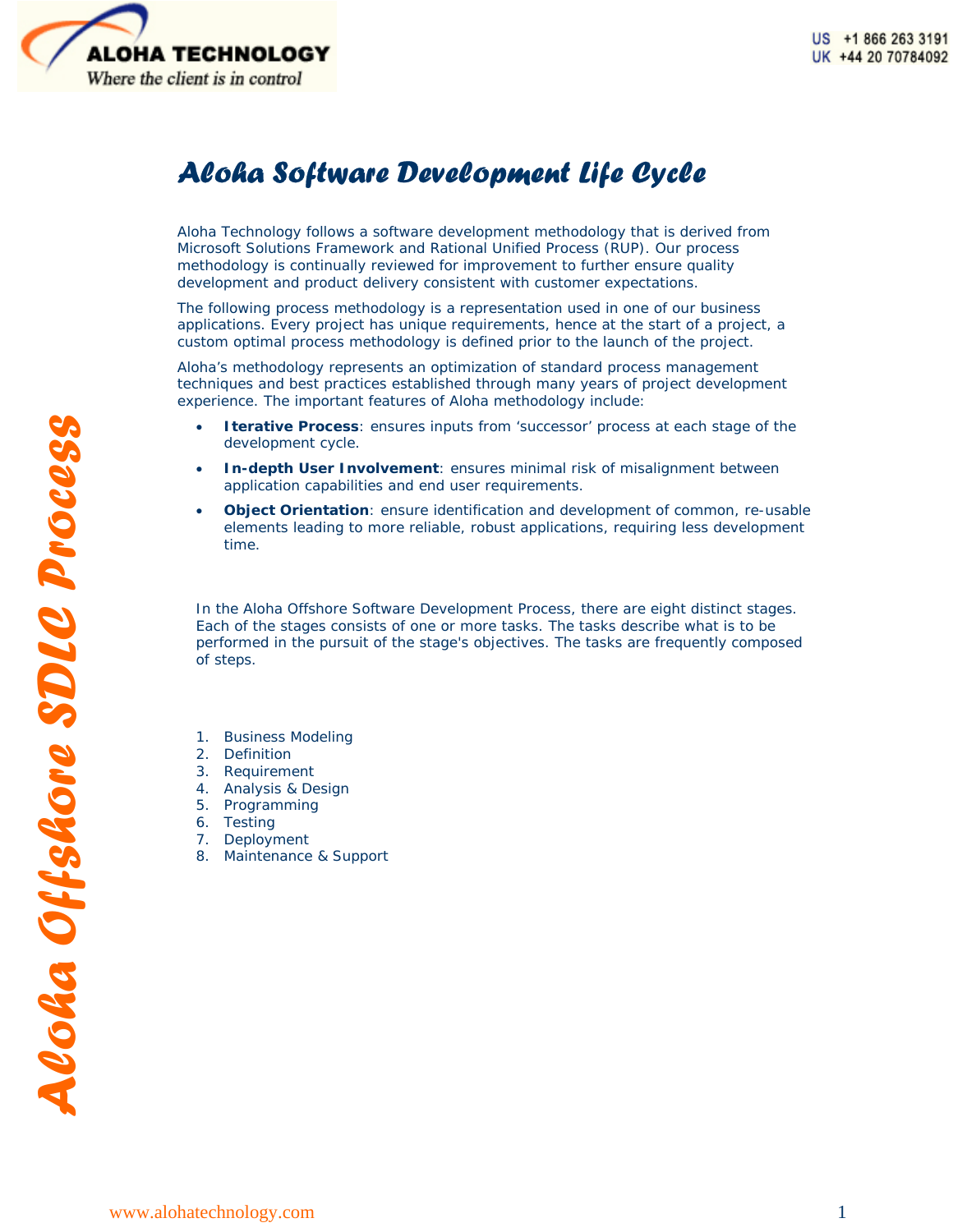

# ALOHA OFFSHORE SOFTWARE DEVELOPMENT PROCESS



# **1. Business Modeling**

In this stage, we typically work closely with the client's business experts to ensure we clearly understand the business problems and what the client is trying to achieve, and to recognize their business priorities. The main purpose of this stage is to define the project, and to establish buy in for the project.

Aloha Tasks:

- Plan the Project
	- o Identify the deliverables, tasks and resources
	- o Define the time line to accomplish these tasks
	- o Establish a steering committee to oversee the modeling project.
- Create Business Requirement Plan based on
	- o Business functions
	- o Subject areas of data
	- o Organizational structure
	- o Business locations
	- o Goals, objectives & concerns.
- Inventory existing information systems.
- Develop information systems architecture.
- Characterize current technology environment.
- Characterize target technology environment.
- Define technology migration plan.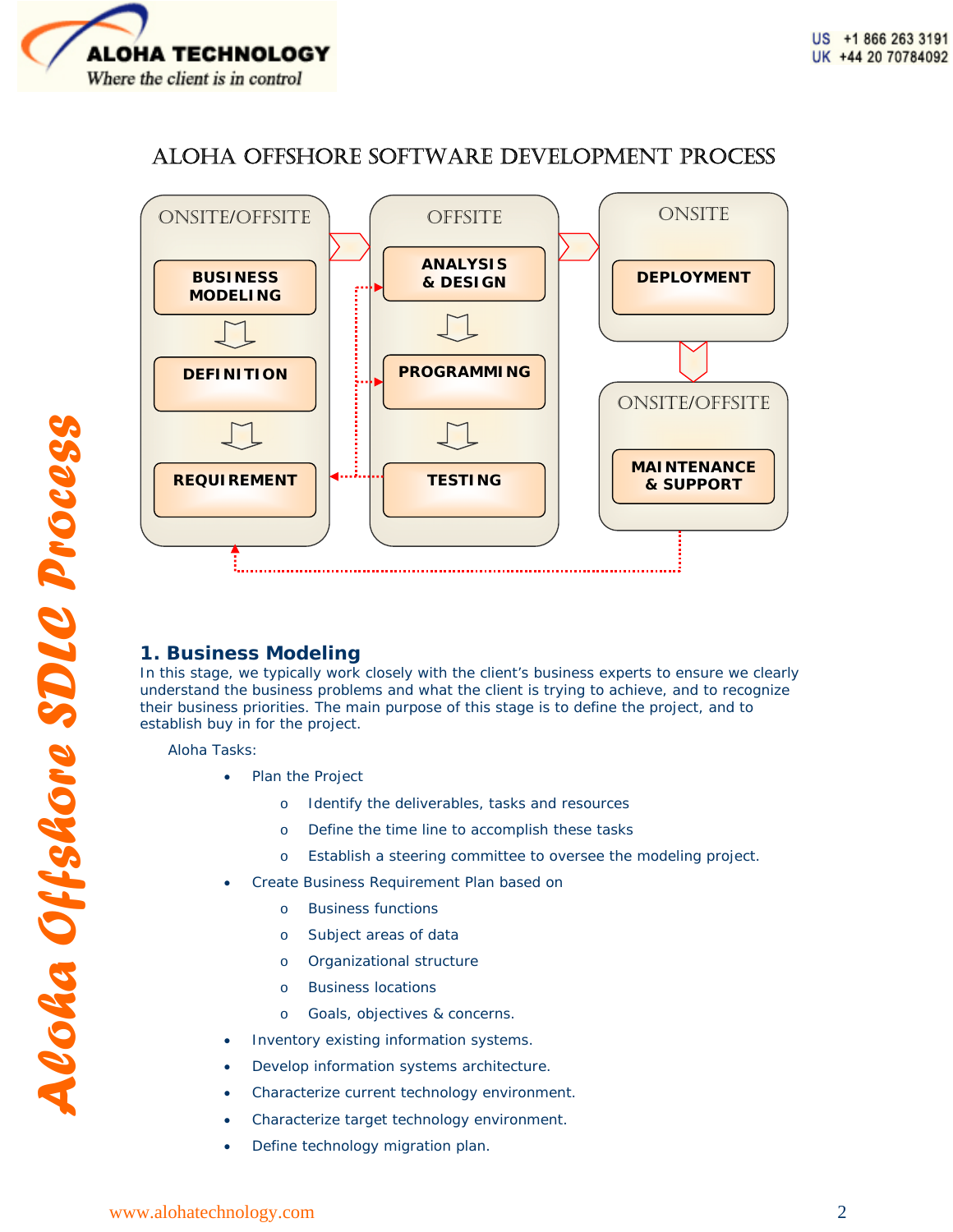

Manage the introduction of new technology.

#### Aloha Deliverables:

- Inventory Information Systems Architecture.
- Technology Migration Plan.
- Inventory of Emerging Technologies.
- Project proposal

# **2. Definition**

In this stage, we assemble all the information needed to develop the client's software including the complete scope of the project, and the project objectives and benefits. The end users and the project team are also identified. We create documents that outline how we propose to develop and deliver the project, including required functionality, environment, interfaces, and a project plan.

Aloha Tasks:

- Set initial project objectives and scope.
	- Review project initiation request.
	- o Identify project initiator.
	- o Define the project's objectives.
- Refine project scope.
	- o Identify business units involved.
	- o Identify existing information systems.
	- o Identify existing files and databases
	- o Determine adequacy of existing information systems, files and databases
- Refine preliminary project timeline.
	- o Utilize standard estimating techniques for time estimation.
	- o Estimate resource assumptions for the design, construction and implementation stages
	- o Identify the dependencies among tasks.
- Establish business user participation.
	- o Identify potential information users of the product
	- o Identify the stakeholders in the project.
	- o Identify the maintainers of the data entities
	- o Identify end users of the projected system
- Create formal project plan document.

- Project Scope Document.
- Preliminary Project Plan
- Next Stage Project Plans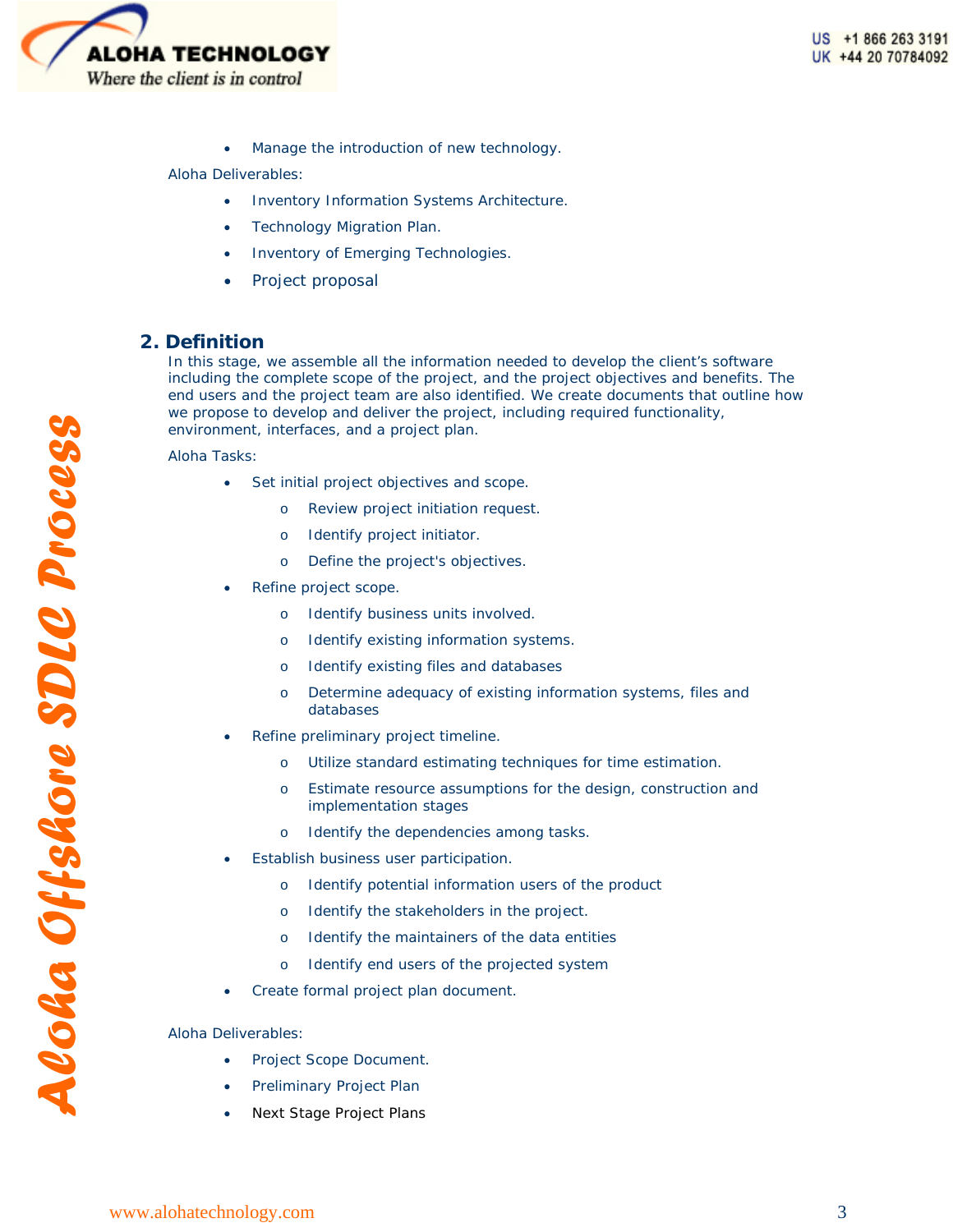

# **3. Requirements**

Our Business Consultants meet with the client to conduct Joint Application Development sessions with the client to describe what the system should do and allow the developers and the client to agree on that description. These are brainstorming sessions in which a document is created with the stakeholder's vision. The identified use cases function as a unifying thread throughout the system's development cycle.

Aloha Tasks:

- Produce entity relationship diagram
- Analyze business rules
	- o Define domains
	- o Define attribute type properties
	- o Define permitted ranges
	- o Define integrity conditions
	- o Define security requirements
- Produce process model
- Gather Software Features
- Analyze involvement matrices
- Define design areas
- Analyze process logic
- Reaffirm design area evaluation
- Create Requirement specification draft.
- Freeze Requirements.

#### Aloha Deliverables:

- Requirement specifications draft
- Project Control Sheet
- Data Requirements
- Processes dependency diagram.
- Process/Data Interaction
- **Business Model**
- Design Implementation strategy
- Current System Information

### **4. Analysis and Design**

We create a detailed functional specification and advise the client on options available to him with respect to architectural approaches and technology solutions for project implementation. Then we create a design specification that describes the internal architecture of the system. We follow the iterative model of development. In this methodology, once the preliminary requirements are clarified, the next step is to quickly build the prototype of the application. The prototype can go through continuous evolutions until it becomes the final product, exact to specifications.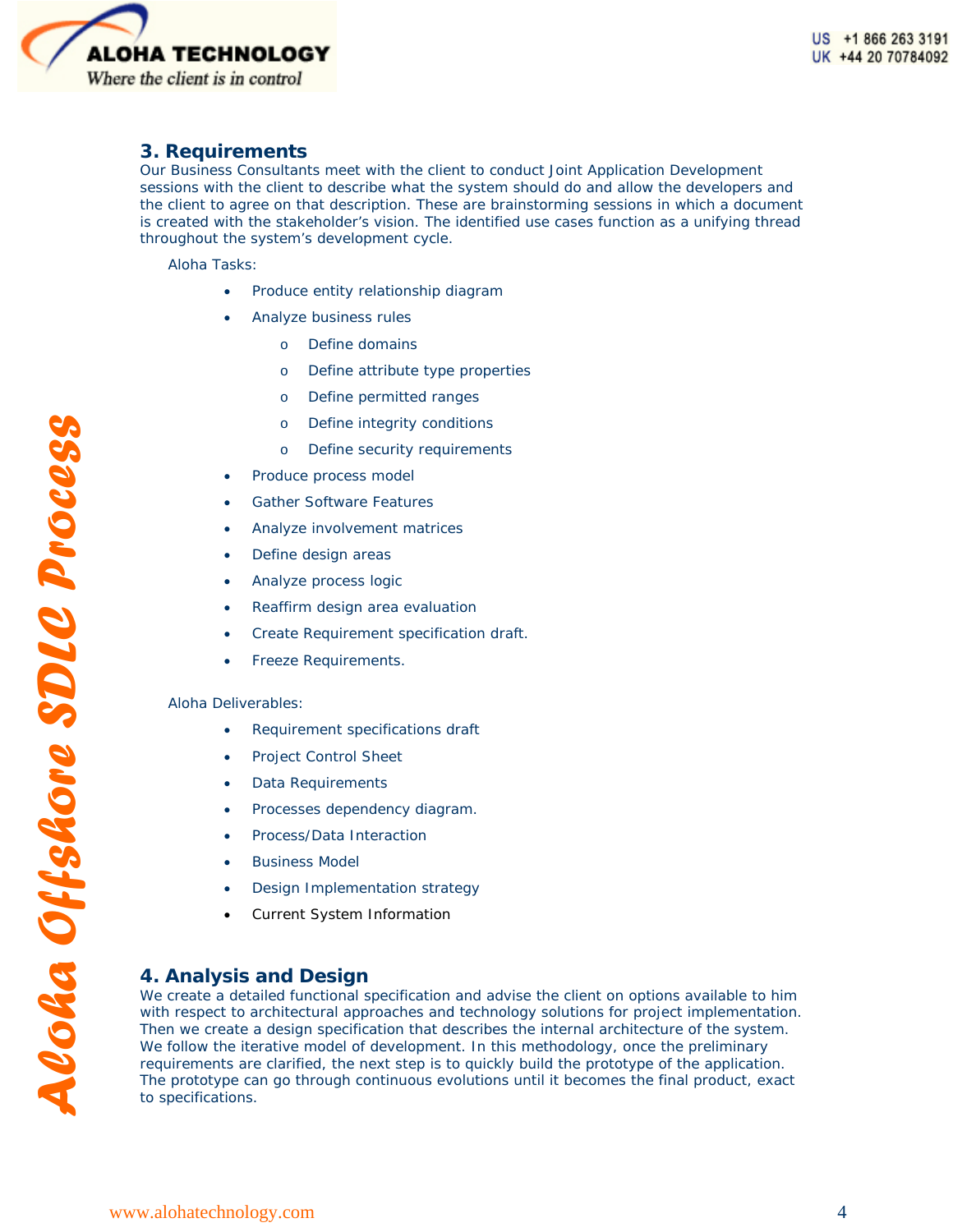

#### Aloha Tasks:

- Design system structure.
- Design for implementation
- Design preliminary data structures
- Define data and procedure interactions
- Design procedures
- Check design completeness & correctness
- Define technical context and requirements
- Design & Choose the database
- Design software.
	- o Software design session
	- o Common code design session
- Choose Language
- Develop program specifications
- Prepare for testing
- Prepare for implementation
- Design for system testing

- Design Specification
- Database Specifications.
- Development Language
- Functional Specifications
- Program Specifications
- **Test Plans**
- Updated Project Plan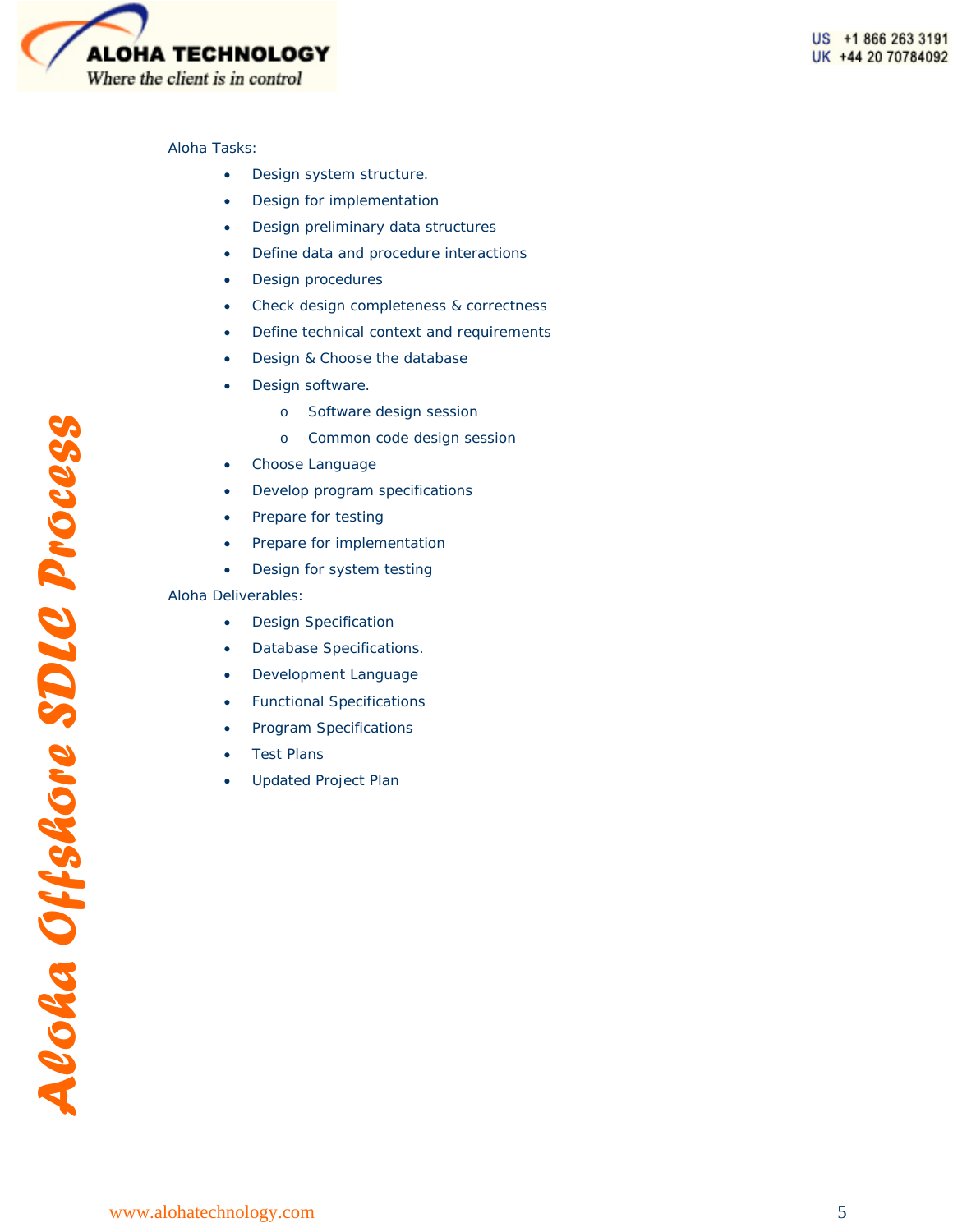

# **5. Programming**

The primary goal of this phase is to take the logical design in the design specification and implement it in a physical software application. This is the stage where the project is actually off the ground. The developers working on the project abide by Aloha's strict internal coding standards to develop your application quickly and properly. They use state of the art tools and technologies, and work from the functional and design specifications to ensure your project is created precisely to your requirements.

#### Aloha Tasks:

- Construct computing environment
- Prepare development procedures and conventions
- Establish database environment
	- o Develop Database
	- o Create Entities & Attributes
	- o Code Triggers
	- o Code Stored Procedures
	- o Database Freeze
- Generate implemental module
	- o Develop Software
	- o Common Code Programming
	- o Prototyping Sessions
	- o Prototype sign-off
	- o Module coding
	- o Feature & UI Freeze
- Develop Help File and User Manual
- Finalize Test plan

- **Technology Environment**
- Development Environment
- Production Mode
- Training Deliverables
- User Deliverables
- Implementation Deliverables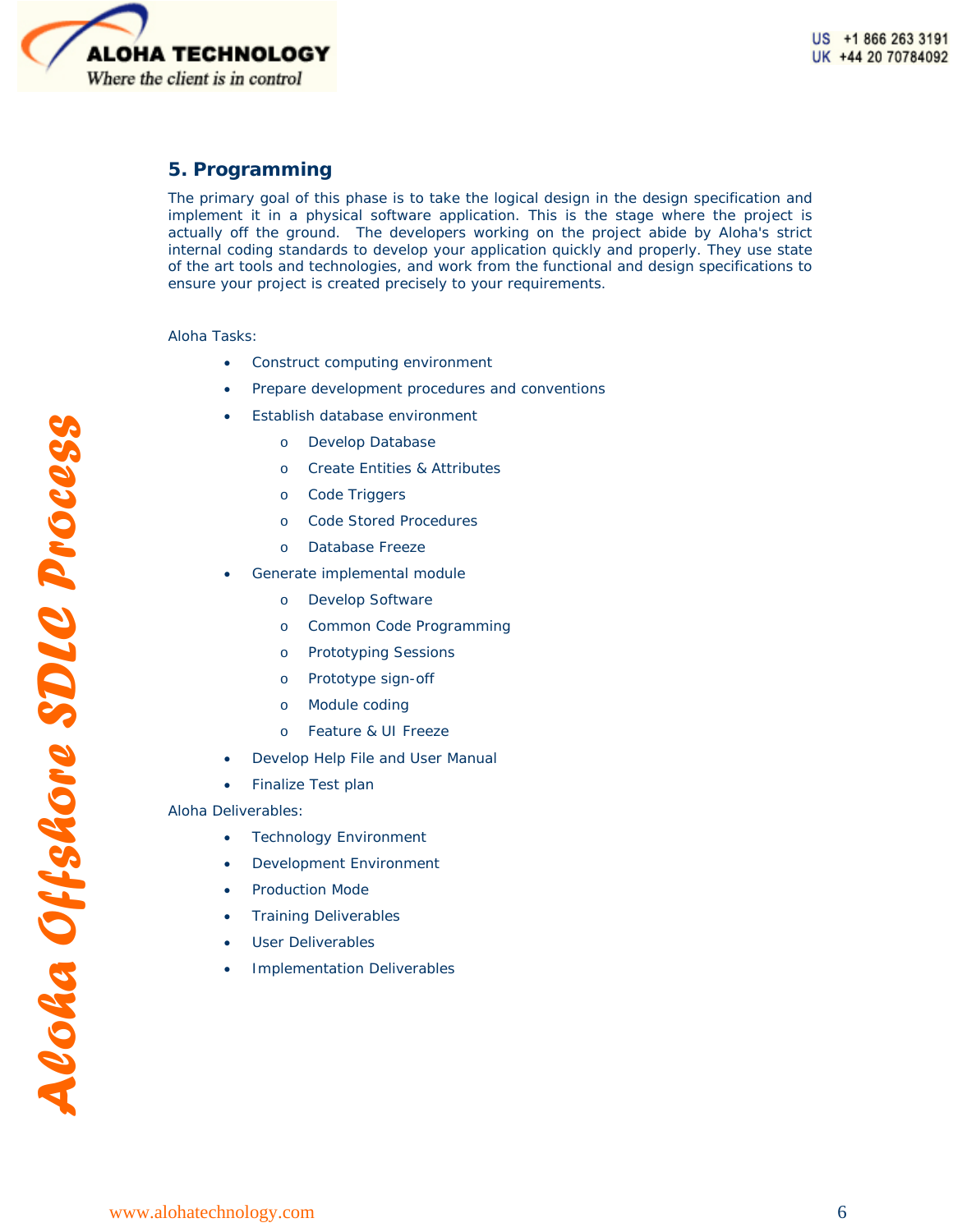

# **6. Testing**

At Aloha, we utilize a rigorous test plan created at the beginning of your project. Testing for us is also an iterative process. We believe quality assurance throughout a project ensures that the functional and design specifications are written to produce software that is reliable, and usable. Quality Assurance specialists continuously and methodically test independent modules, as well as the complete system, throughout and after the programming process.

Aloha Tasks:

- **Testing** 
	- o Generate test data and system documents
	- o Programmer Integration Testing
	- o Resolve Anomalies
	- o Fix any bugs found.
	- o Development Testing
	- o Quality Assurance Iterations/Discrepancy Resolution
	- o System testing
	- o Benchmark testing
	- o User Acceptance testing
	- o Unit/Module Testing
	- o Integration Testing
	- o Regression Testing
	- o Stress Testing
	- o Beta Testing
- Finalize implementation plan
- Update project plan

- **Technology Environment**
- Development Environment
- Production Mode
- Training Deliverables
- User Deliverables
- Implementation Deliverables